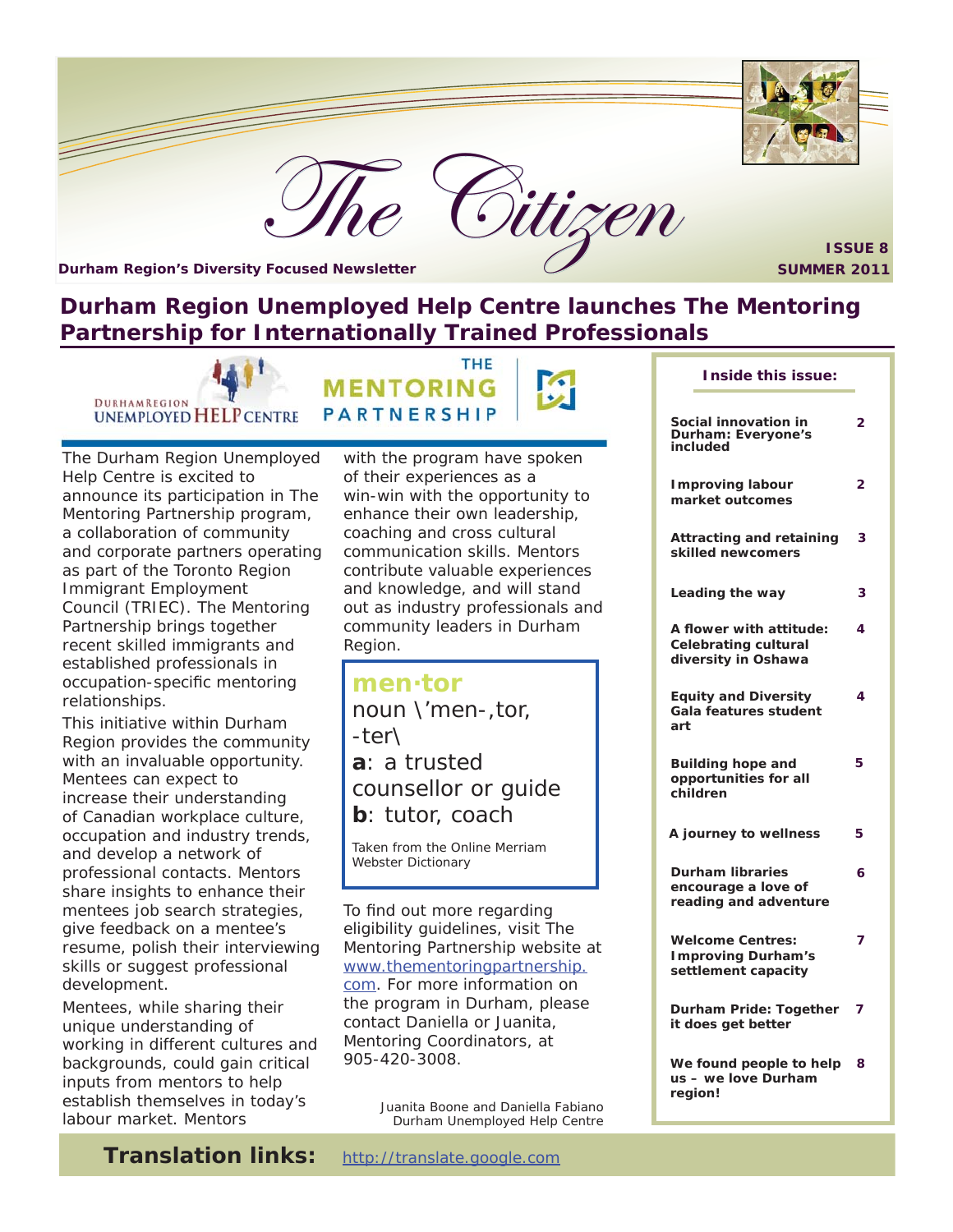#### **Durham Region's Diversity Focused Newsletter**

## **Social innovation in Durham: Everyone's included**



The Exploring Social Innovation in Durham event was held at the Whitby Marina on May 5.

The Durham Committee for Social Innovation (DC4SI) held a lively and fascinating panel discussion with four leading social innovators at the Whitby Marina on May 5. Participants took a 'deep dive' into the practices and models of social innovation in other cities and discussed how these might be applied to Durham. Panelists shared their experiences, unique models, challenges and collaborative successes in enabling large scale systems change.

This was a first event as the DC4SI works to engage with the diverse Durham community to begin the process of co-creating an enabling

environment and space to nurture, grow and scale social innovation in Durham. From a diversity perspective this makes sense. Social innovation makes room for all people, talent and backgrounds. Interest in social innovation is growing in Durham.

For more information including upcoming events visit www.durham4si.wordpress.com.

> *Samantha Burdett Policy Advisor Region of Durham*

# **Improving labour market outcomes for newcomers through local labour market research and information**

In September 2009, Durham Region's first Integrated Local Labour Market Plan (ILLMP) was published. The plan included 21 specific actions that were felt necessary to address our key training and employment-related needs. These actions were described in detail and timelines for completion were forecast over the 3 to 5 year planning period.

The Durham Region 2011 Local Labour Market Plan is an update to the original document. It has been informed by new, but limited, labour market information obtained from several sources since 2009, and reflects a local analysis and interpretation of same. The update includes economic development

activity that has taken place throughout the region in 2009 and 2010, and reports on other news relative to the continuing evolving labour market. The update also reflects consideration of local intelligence that has been gathered on an ongoing basis through many partnership activities that have taken place between industry, education, government and the community service sector.

While it provides clear evidence of the significant progress that has been initiated by the Durham community to address the region's key labour market needs, the Durham Region 2011 Local Labour Market Plan underscores the considerable work that remains while a fragile economic recovery

continues and high levels of unemployment persist in the region.

For a copy of the ILLMP, visit the website of the Durham Region Local Training Board at www.drltb.com/illmpbackground.22.php.



*Heather McMillan Project Offi cer Durham Region Local Training Board*

#### **PAGE 2**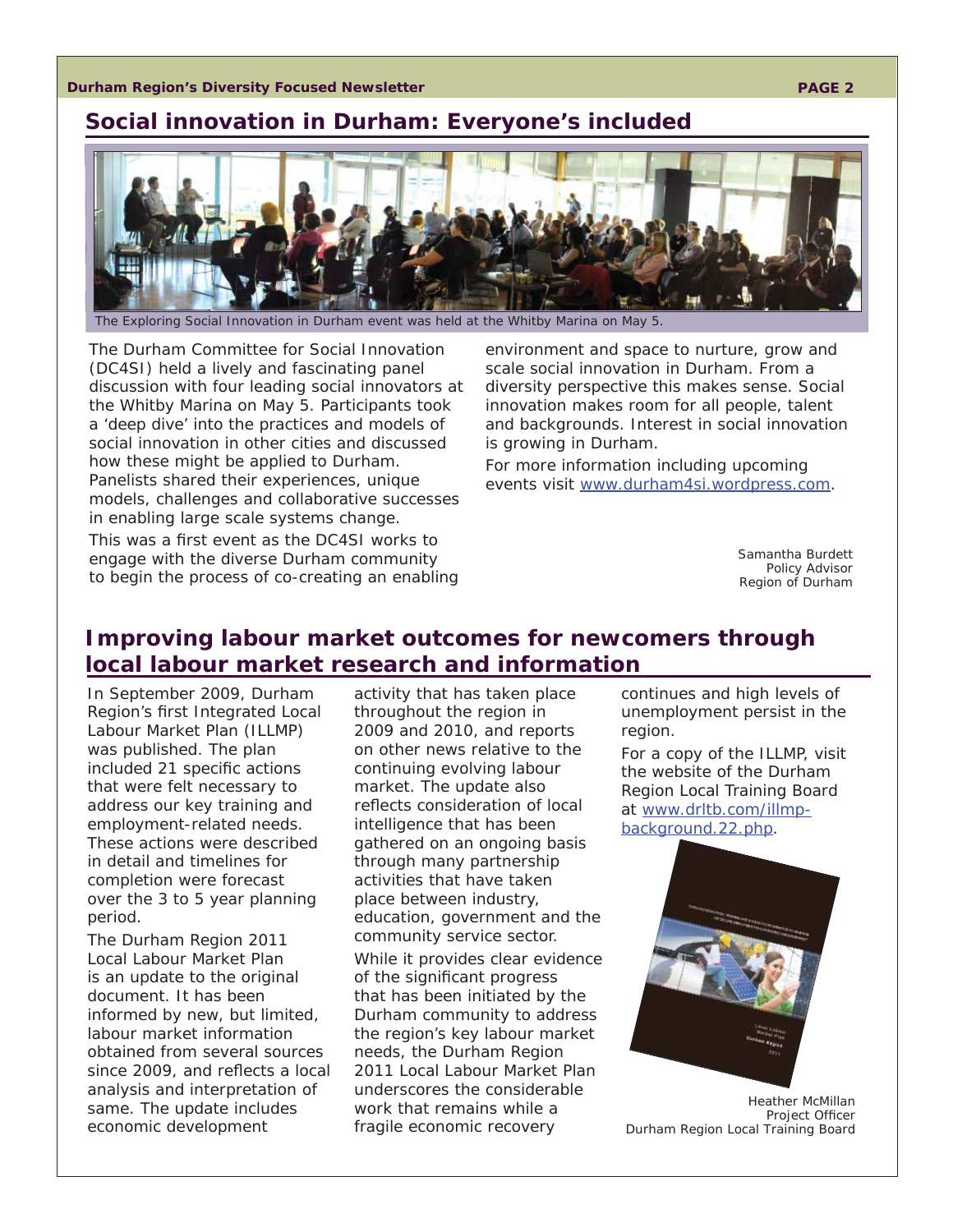# **Attracting and retaining skilled newcomers: Ajax named a "Top 10 City of the Future" by the Financial Times**



*The Town of Ajax, home to many newcomers and one of the most ethno-culturally diverse municipalities in Durham Region has been named* 

#### *a "Top 10 City of the Future".*

The prestigious Financial Times has named Ajax one of the top business centres of its size in North and South America. The first ever ranking of cities across the American continents by fDi Magazine placed Ajax seventh in 'Cost Effectiveness' and 'Infrastructure' and tenth in 'Economic Potential'.

"I'd like to thank fDi Magazine for recognizing Ajax as a city of the future," says Ajax Mayor Steve Parish. "We are aware of our potential and status as a prime location for new businesses and residents and we continue to promote our strengths as an economically viable Town. But it is a good feeling to have others notice as well." The new ranking focuses on a mixture of data and expert opinion to rank cities which have the

best prospects for inward investment, economic development an business expansion.

The ranking combines a North American ranking with a new Latin American ranking by compiling research on more than 400 cities. The awards will be handed out on June 29 in Washington, DC.

"We are proud to sit among other great cities and hold such high rankings in these categories," adds Lisa Hausz, Manager of Business Development and Marketing for the Town of Ajax. "Our strategy to make Ajax First for Business by helping local businesses grow and attracting new investment continues to be recognized."

The Town was recently honoured by Business Retention and Expansion International.

The full results of the fDi report are available on www.fdiintelligence.com/rankings.

> *Renée Horton* **Senior Communications Officer** *Town of Ajax*

> > s brought you to C<br>ortal for quick and

.<br>Iscal jobs and links to job search he

**DURHAM** 

la quapi wheels find gistal bods - tir fiel tels of home

es and boatens

# **Leading the way**



The immigration portal team has done it again - leading the way with their innovative new advertising campaign, the first of its kind at the Region of Durham. To supplement the already great content, each new poster and brochure now also includes a QR code. A QR or scannable code like the one here allows smartphone users who hav[e](www.durhamimmigration.ca) 

downloaded a code reader to scan the code and instantly be taken to the website or electronic form the code was created to promote. If you scan the code on any Durham Immigration portal poster or brochure you will automatically be taken directly to the Durham Immigration portal (www.durhamimmigration.ca). Kudos portal team for another first!

There are eight colourful posters in the series, each featuring a different demographic group – and all posters and the brochure are available in English, French and Spanish. If you would like to view the posters and/or order copies, please send your request to hilary.schuldt@durham.ca. Copies of the poster are free. **And all and a set of the set of the set of the set of the set of the set of the set of the set of the set of the set of the set of the set of the set of the set of the set of the set of the set of the set** 



**MY JOURNEY BROUGHT ME** HOPE. UGHT **DURHA** 

www.durhamimmigration.ca

*Policy Advisor Region of Durham*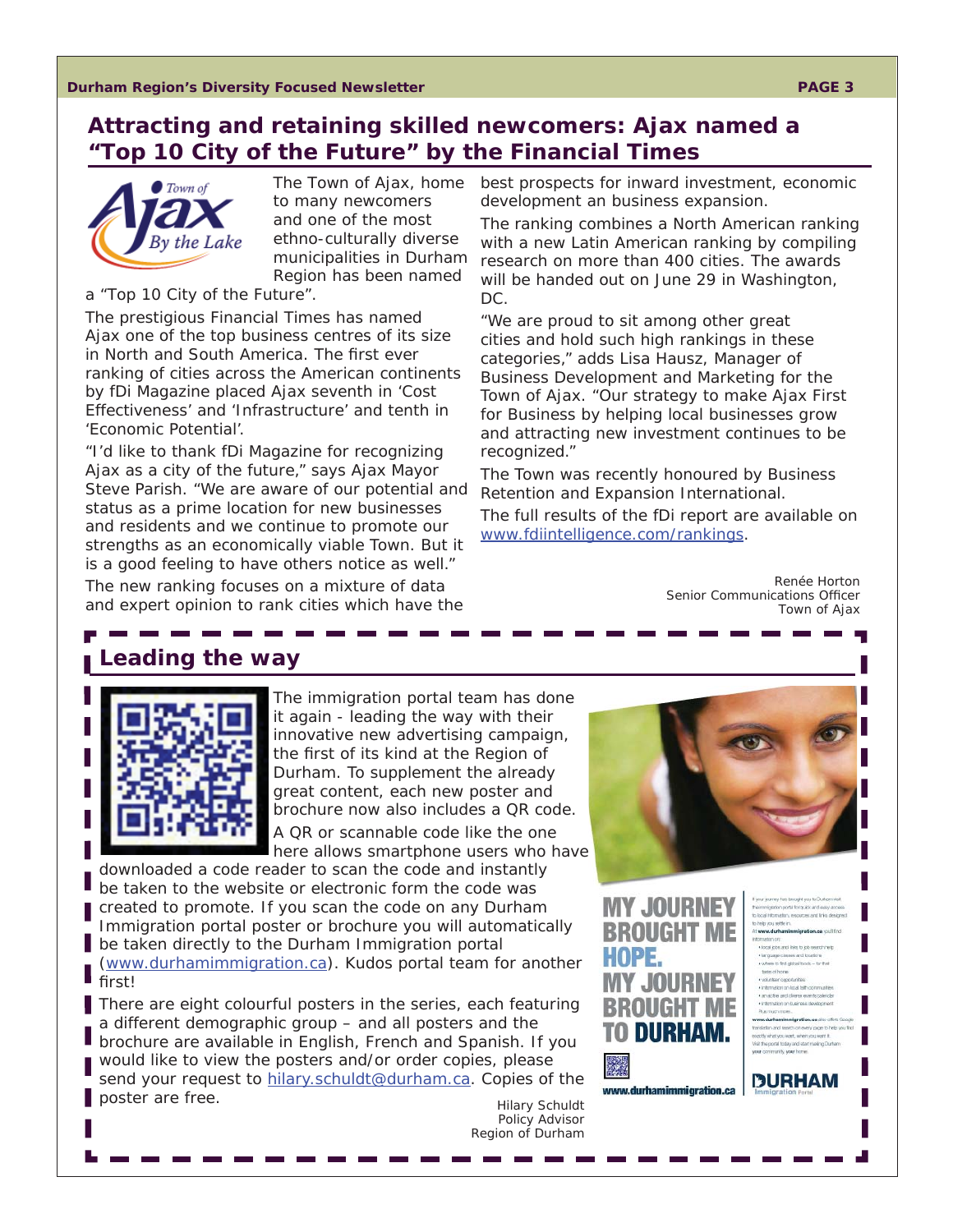**Durham Region's Diversity Focused Newsletter**

# **A Flower with attitude: Celebrating cultural diversity in Oshawa**

On Saturday and Sunday, June 11 & 12, the Parks and Recreation Department of the City of Oshawa presided over the 7th Annual Peony Festival, held in the Oshawa Valley Botanical Gardens. As many know, the peony is the national flower of China and symbolizes prosperity. On Saturday in the Oshawa Valley gardens, there were artists' booths, performers on stage, presentations by politicians, the "Peony Princess" contest and judging of the best peonies - all before the rain poured.

Hundreds of visitors attended the two day event including visitors from China. Well over a hundred people visited the Oshawa Public Library's booth to ask questions of both staff and Chinese-speaking volunteers. Visitors to the OPL booth even included three Chinese university students who had travelled from upstate New York just for this event!

Not only does this annual event bring tourist dollars to Oshawa, it celebrates a new focus on the environment and recognizes the "newer newcomers" in our community.

*Sally Grande Multicultural Librarian Oshawa Public Library*



## **Equity and Diversity Gala features student art**



Art on display at the seventh annual Equity and Diversity Gala.

On May 10, the Kawartha Pine Ridge District School Board (KPR) held its seventh annual Equity and Diversity Gala. This celebration features an exhibition of student art from throughout the school board, based on an equity-related theme.

The 2011 Gala included multiple art forms such as sculptures, photographs, quilts, painted tiles and paintings. Each piece of art offered a unique interpretation of this year's theme, Hidden in Plain Sight. One piece displayed an eye

composed of student names and fingerprints. Another piece was a series of small figures representing different hidden challenges faced by students. Art was submitted by students in a wide range of grades from elementary and secondary schools. In the Municipality of Clarington it included submissions from Vincent Massey Public School and Clarke High School. The artwork from the Gala will be featured in KPR's Equity and Diversity Calendar, which is distributed to all schools each September. The Calendar is available in both print and online versions. It includes important equity and diversity dates and dates of significance to communities within the school board. In addition, the online version provides links to lesson plans and teacher resources.

The Equity and Diversity Gala and Calendar are part of KPR's ongoing efforts to promote equity, diversity, inclusiveness and the dignity and humanity of each individual in its policies, practices, programs and interactions.

For more information and to view the online version of the Calendar, please visit the Equity and Diversity Section of the Kawartha Pine Ridge District School Board website at www.kprschools.ca. *Leslie Woolcott*

*Equity and Diversity Advisor Kawartha Pine Ridge District School Board*

#### **PAGE 4**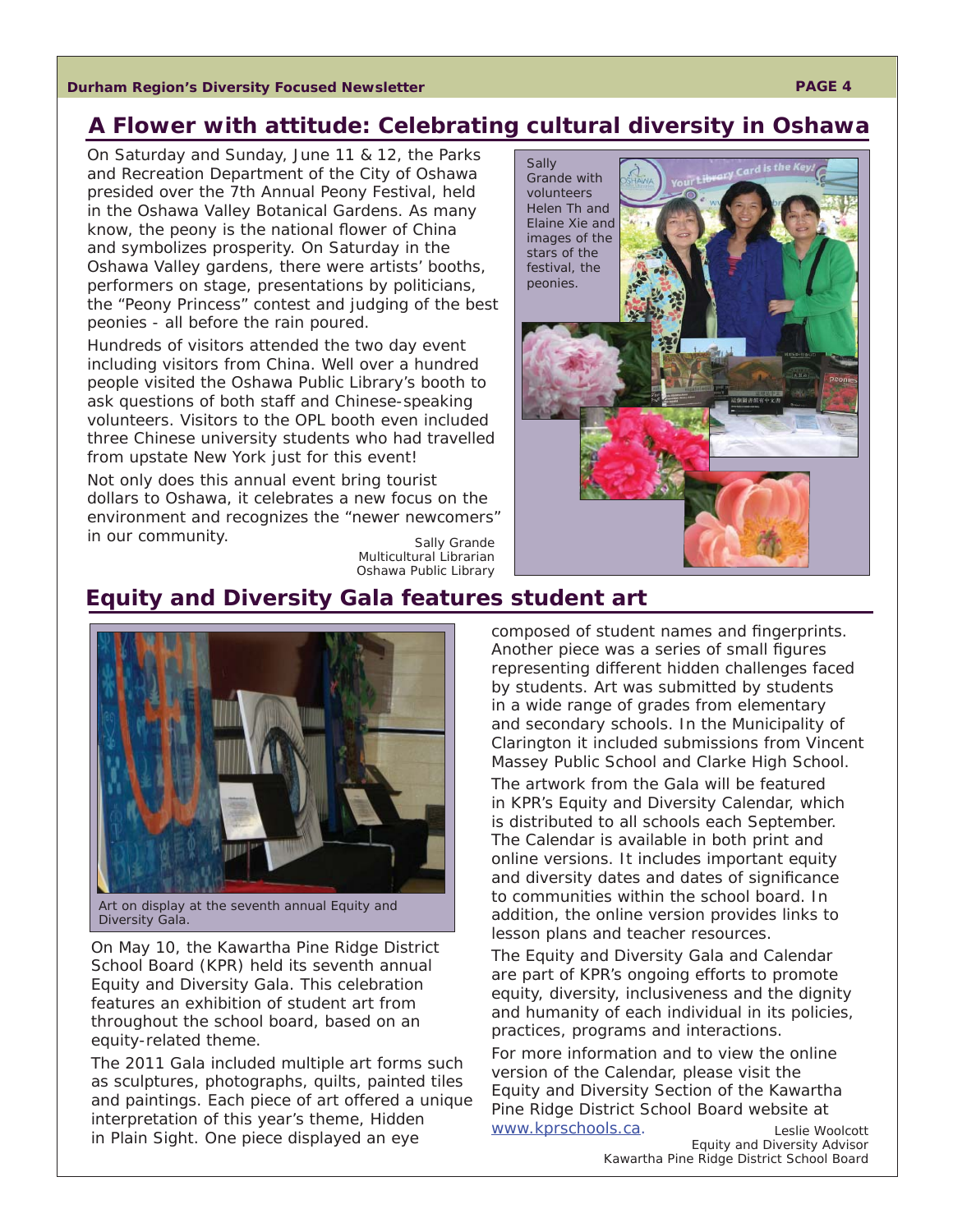## **Building hope and opportunities for all children**



All children need someone to care about them. The Durham Children's Aid Society works with community organizations to connect families with services in order to keep children safe. Durham CAS investigates allegations of child abuse and neglect, protects children by helping families to reduce harmful circumstances in the home or by placing children in care, recruits and supports foster, kinship and adoptive homes and provides community education.

There are many ways you can get involved to help children and families. Durham CAS

always needs volunteers who help in a variety of ways, including as a mentor, a tutor or an event volunteer. We are always seeking foster families from across the region. Foster families are part of a team providing a safe and nurturing environment for children in our care. They open their homes and share their families with children who are unable to live with their own families.

Durham CAS always tries to ensure that a child is matched with a family that best meets their needs, including honouring and/or participating in their cultural, religious and language needs. We need homes, not only across Durham Region, but also reflecting the diverse spectrum of cultures of the residents of the region.

Children and youth come into our care for a variety of reasons. They may have been harmed, or be at risk of harm, by a caregiver; they may have witnessed domestic violence; or their parents may not be able to provide proper care for them.

The children in our care range in age from infancy to age 18, come from a variety of religious and ethnic backgrounds, and are frequently part of a sibling group. Some youth between the ages of 18 and 21 also live with foster parents.

If you are interested in getting involved please contact us, www.durhamcas.ca.

> *Andrea Maenza Communications Coordinator Durham Children's Aid Society*

## **A journey to wellness**



The Oshawa Community Health Centre Diabetes Team

Many individuals in Canada have diabetes or are at high risk of getting it and don't know it. The earlier a person is diagnosed with diabetes the better because many of the complications of diabetes can be prevented. You may be at higher risk of diabetes if you are overweight, have a family member with diabetes or have Hispanic, Aboriginal, South Asian, Asian or African ancestry.

The Diabetes Education Centre provides services to adults with Pre-diabetes or Type 2 diabetes. The service is free! Clients are supported by Registered Nurses, Registered Dieticians and Social Workers in individual or group sessions. The goal of the Diabetes Education Team is to provide adults with diabetes with the education and support necessary to manage their diabetes and achieve healthy blood glucose levels.

The Diabetes team provides clients with the tools and resources they need to ultimately live a healthy lifestyle. If you think you are at risk of diabetes, have your fasting blood glucose levels checked. If you, or someone you know, has diabetes or pre-diabetes and are not currently attending a Diabetes Education Centre please call us for more information. We accept self referrals and doctor referrals.

We look forward to meeting you,

*The Diabetes Team Oshawa Community Health Centre*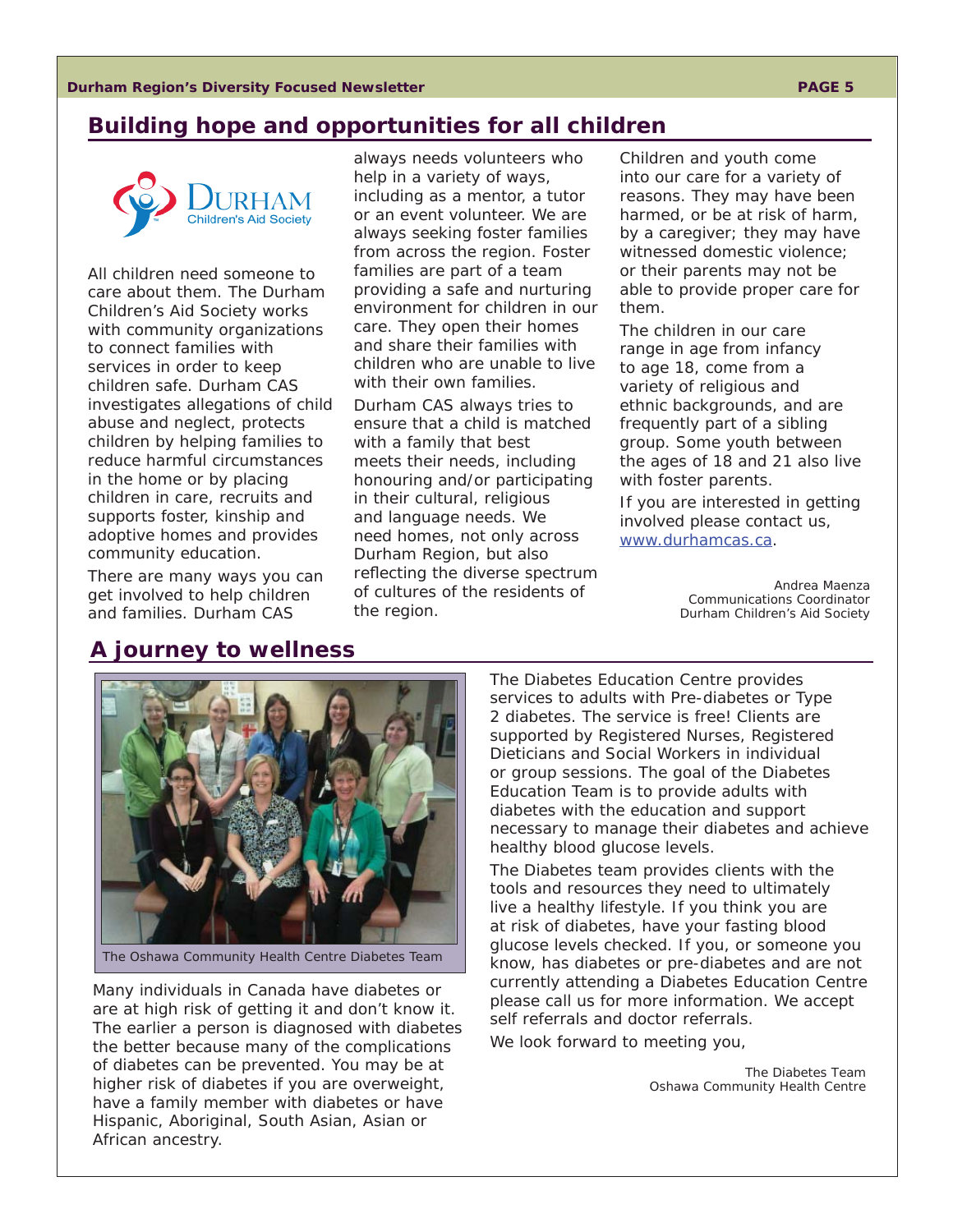# **Durham libraries encourage a love of reading and adventure with children - in multiple languages!**

The TD Summer Reading Club is for children ages 3-12. It's a fantastic program that keeps children reading over the summer months. Children can read books in any language they prefer. Each week children report on one book that they have read and are asked questions like, If you could change the ending, what happen?; Would you tell your friends to read this book?; What character did you like best?. Children then get a small prize as encouragement to continue reading.

**In Pickering:** Ask at the information desk to register for Read n' Grow or TD Summer Reading Clubs. For more info: www.picnet.org/programs/forschoolagekids

**In Ajax:** Come to your local library and join the annual TD Summer Reading Club! For more information visit: www.townofajax.com/Page4952.aspx. For information on the library's dual languages or multilingual collection, [check out our website www.townofajax.com/AssetFactory.](www.townofajax.com/AssetFactory.aspx?did=9624) aspx?did=9624

**In Whitby:** Registration begins July 4, but you may join anytime up until August 12. Come to the children's desk anytime during the summer, let us know about your reading and we will give you more stickers and a prize from our treasure box. For more info: www.whitbylibrary.on.ca/splash

**In Oshawa:** The Oshawa Public Library carries a selection of children's books in French, Spanish, Chinese, Farsi, Korean, [Arabic, Tamil and Tagalog. For more info: www.oshlib.ca/](www.oshlib.ca/modules/tinycontent/index.php?id=1) modules/tinycontent/index.php?id=1

**In Clarington:** All aquatic explorers can attend one hour drop-in programs every week at all branches. Every child who registers for the free Summer Reading Club will receive a Splash! Adventure Kit. For more info: http://claringtonlibrary.on.ca/calendar/2011-07

**In Scugog**: We'll be offering tons of fun activities throughout the summer months through our Summer Reading Club. For more info: www.scugoglibrary.ca

**In Brock:** Children's Programs are opportunities for your child to interact and develop listening skills in a fun learning [environment. For more info: www.brocklibraries.ca/prog\\_](www.brocklibraries.ca/prog_ongoing.shtml) ongoing.shtml

**In Uxbridge:** Every Wednesday TD Summer Reading club members are invited to attend get-togethers for exciting, action-packed splash activities planned to enhance the [reading club theme. For more info: www.uxlib.com/modules/](www.uxlib.com/modules/kid_teen/kids/kprog.html) kid\_teen/kids/kprog.html

**Interlibrary Loans:** If your local library doesn't have books in a language that you would like, ask staff for information about their interlibrary loan service as they may be able to borrow books from another library for you at no charge.



Getting to the library is now easier than ever - Durham libraries have partnered with Durham Region Transit (DRT) for the Ride to Read program. Children in Grade 8 and younger who sign up for summer reading programs get a sticker on their library cards giving them free access to DRT buses in July and August. Families can use the passes not only to get to the library but to recreation facilities and anywhere else they need to go in Durham. Wow! What a great idea!

वाह

و اه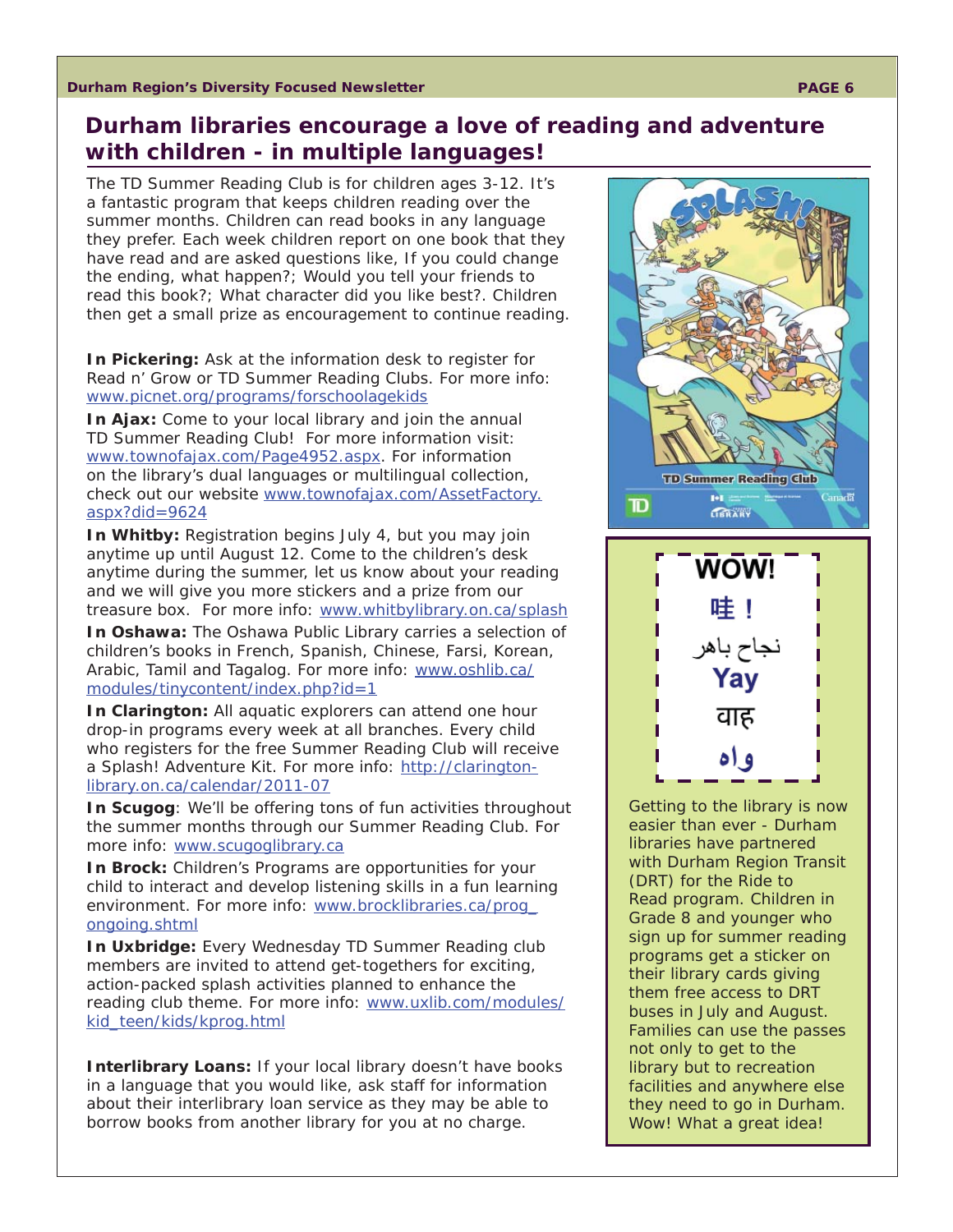#### **Durham Region's Diversity Focused Newsletter**

## **Welcome Centres: Improving Durham's settlement capacity**

With funding from Citizenship and Immigration Canada, the dream of a Welcome Centre (WC) in Durham has finally come true. Not one  $(1)$ , but two  $(2)$  Welcome Centres will open this fall in Ajax and Pickering to serve newcomers by providing access to a variety of services and information in a welcoming and culturally sensitive environment.

The WCs will provide core services such as settlement and orientation, language instructions and employment training. Complementary services will be provided by other agencies on a hotelling or incubating basis.

To learn more about the Welcome Centres and hotelling two public information sessions are scheduled as below: For more information, please visit

www.durhamwelcomecentres.wordpress.com.

**August 9 from 7 to 9 p.m.** Town of Ajax Council Chambers Pickering Public Library 65 Harwood Ave S Ajax, ON L1S 2H9

**August 22 from 2 to 4 p.m.** Central Branch 2nd Floor Auditorium 1 The Esplanade Pickering, ON, L1V 6K7

## **Durham Pride: Together it does get better**



Durham Pride was celebrated for a full week this year with talks, dances, a festival and the first ever Pride Parade to wrap it up on Sunday, June 12. The LGBTQ community, family, friends, and allies came out in force to show their pride and celebrate diversity under the theme of "Together It Does Get Better".



#### **PAGE 7**